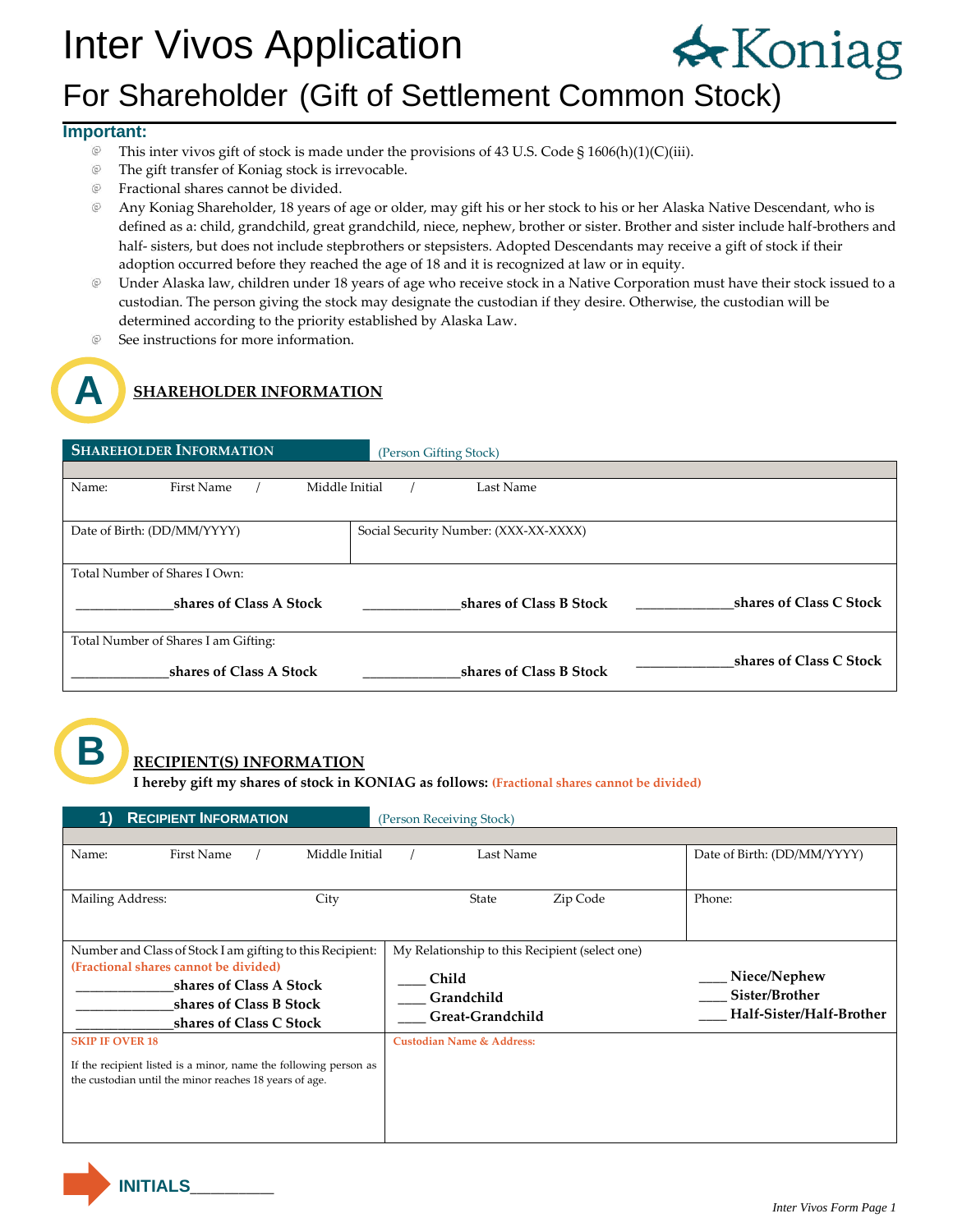

#### **B RECIPIENT(S) INFORMATION - Continued**

| <b>RECIPIENT INFORMATION</b><br>$\mathbf{2}$                     | (Person Receiving Stock)                       |                                 |
|------------------------------------------------------------------|------------------------------------------------|---------------------------------|
|                                                                  |                                                |                                 |
| Name:<br>First Name<br>Middle Initial                            | Last Name                                      | Date of Birth: (DD/MM/YYYY)     |
|                                                                  |                                                |                                 |
| Mailing Address:<br>City                                         | Zip Code<br><b>State</b>                       | Phone:                          |
|                                                                  |                                                |                                 |
| Number and Class of Stock I am gifting to this Recipient:        | My Relationship to this Recipient (select one) |                                 |
| (Fractional shares cannot be divided)<br>shares of Class A Stock | Child<br>Grandchild                            | Niece/Nephew]<br>Sister/Brother |
| shares of Class B Stock                                          | Great-Grandchild                               | Half-Sister/Half-Brother        |
| shares of Class C Stock                                          |                                                |                                 |
| <b>SKIP IF OVER 18</b>                                           | Custodian Name & Address:                      |                                 |
| If the recipient listed is a minor, name the following personas  |                                                |                                 |
| the custodian until the minor reaches 18 years of age.           |                                                |                                 |
|                                                                  |                                                |                                 |
|                                                                  |                                                |                                 |

| <b>RECIPIENT INFORMATION</b><br>3)                                                                                                                                                  | (Person Receiving Stock)                                                                  |                                                            |
|-------------------------------------------------------------------------------------------------------------------------------------------------------------------------------------|-------------------------------------------------------------------------------------------|------------------------------------------------------------|
|                                                                                                                                                                                     |                                                                                           |                                                            |
| Name:<br>First Name<br>Middle Initial                                                                                                                                               | Last Name                                                                                 | Date of Birth: (DD/MM/YYYY)                                |
| Mailing Address:<br>City                                                                                                                                                            | Zip Code<br>State                                                                         | Phone:                                                     |
| Number and Class of Stock I am gifting to this Recipient:<br>(Fractional shares cannot be divided)<br>shares of Class A Stock<br>shares of Class B Stock<br>shares of Class C Stock | My Relationship to this Recipient (select one)<br>Child<br>Grandchild<br>Great-Grandchild | Niece/Nephew<br>Sister/Brother<br>Half-Sister/Half-Brother |
| <b>SKIP IF OVER 18</b><br>If the recipient listed is a minor, name the following personas<br>the custodian until the minor reaches 18 years of age.                                 | Custodian Name & Address:                                                                 |                                                            |

| <b>RECIPIENT INFORMATION</b><br>4)                                                                                                                                                  | (Person Receiving Stock)                                                                  |                                                            |
|-------------------------------------------------------------------------------------------------------------------------------------------------------------------------------------|-------------------------------------------------------------------------------------------|------------------------------------------------------------|
| First Name<br>Middle Initial<br>Name:                                                                                                                                               | Last Name                                                                                 | Date of Birth: (DD/MM/YYYY)                                |
| Mailing Address:<br>City                                                                                                                                                            | Zip Code<br><b>State</b>                                                                  | Phone:                                                     |
| Number and Class of Stock I am gifting to this Recipient:<br>(Fractional shares cannot be divided)<br>shares of Class A Stock<br>shares of Class B Stock<br>shares of Class C Stock | My Relationship to this Recipient (select one)<br>Child<br>Grandchild<br>Great-Grandchild | Niece/Nephew<br>Sister/Brother<br>Half-Sister/Half-Brother |
| <b>SKIP IF OVER 18</b><br>If the recipient listed is a minor, name the following personas<br>the custodian until the minor reaches 18 years of age.                                 | Custodian Name & Address:                                                                 |                                                            |

**(\_\_\_\_\_\_\_\_) INITIAL HERE IF YOU HAVE ADDITIONAL RECIPIENT (S) ON A SEPARATE PAGE. ATTACH ADDITIONAL SHEET.**

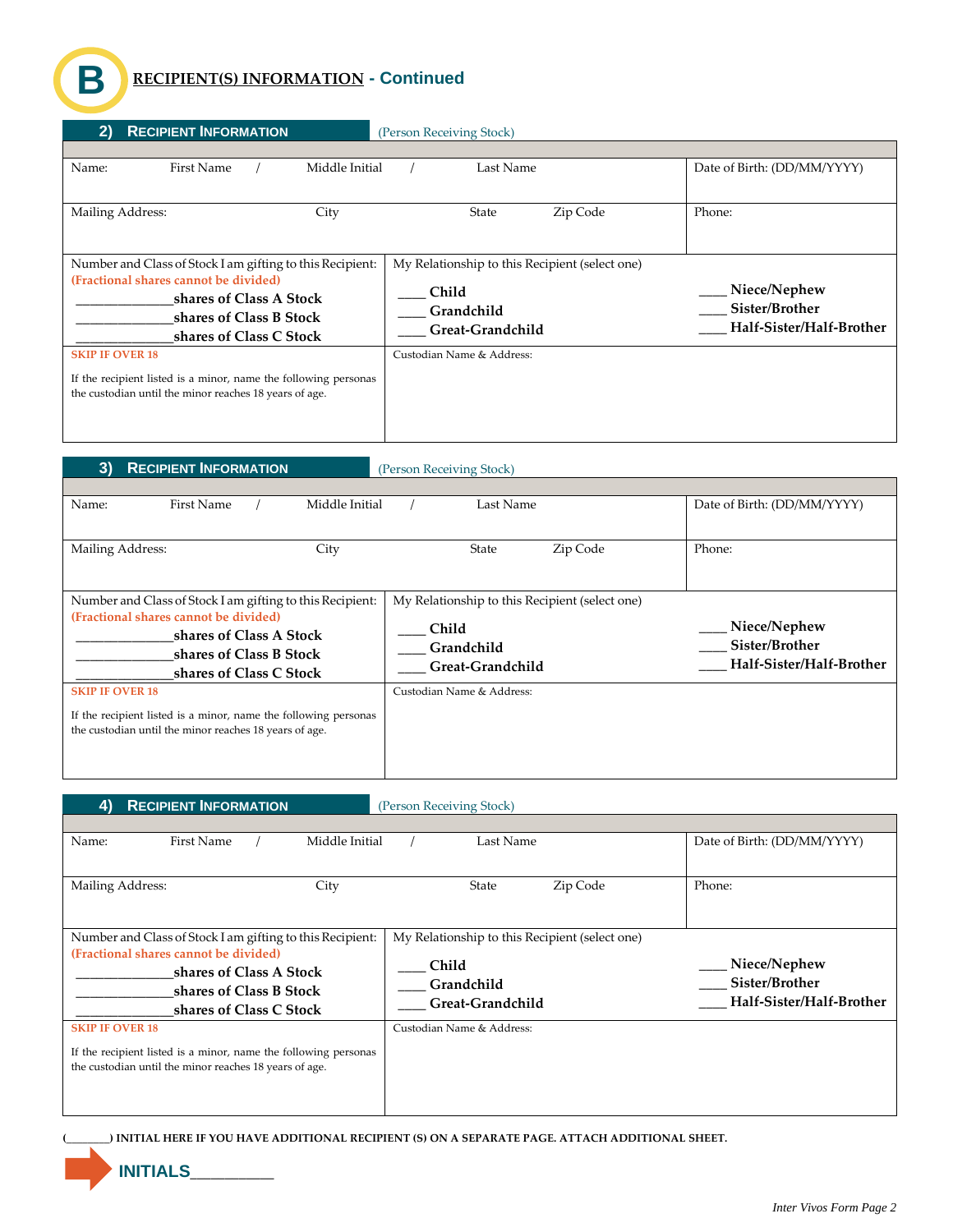**C SIGNATURE OF SHAREHOLDER GIFTING STOCK AND NOTARY PUBLIC**

#### **SHAREHOLDER GIFTING STOCK**

 *(Shareholder Gifting Stock)*

I, \_\_\_\_\_\_\_\_\_\_\_\_\_\_\_\_\_\_\_\_\_\_\_\_\_\_\_\_\_\_\_\_\_\_\_\_\_\_\_\_\_\_\_\_\_\_\_\_\_\_\_\_\_\_\_\_\_\_\_\_\_\_, being first duly sworn, upon oath, do hereby depose and say:

- $\odot$  I am making this Affidavit for the purposes of making an inter vivos gift of stock pursuant to the provisions of Section 7 (i) (i) (c) (iii) of the Alaska Native Claims Settlement Act.
- I understand that the Alaska Native Claims Settlement Act (43 U.S.C. 1606) permits a Shareholder to give a gift of shares to a person who is a Native or a Descendant of a Native and is the Shareholder's child, grandchild, great-grandchild, niece, nephew, brother or sister.
- I attest that I am at least 18 years of age.
- $^{\circ}$ I do hereby give, assign, transfer, convey and set over stock to the Descendant(s) I have named herein.
- I understand that if there are taxes owed as a result of this transfer, Koniag will not be responsible for payment, and that payment of any such taxes will be either my responsibility as donor or the recipient's responsibility.
- $\circledcirc$ I understand that my gift gives the recipient all authority to subsequently transfer these shares by will or gift; that I will no longer have voting rights for these shares; and that I will no longer receive dividends, distributions or other benefits related to the shares that I am gifting.
- $\copyright$ I affirm that I have not received anything of value nor was I promised anything of value as compensation or payment for the stock I wish to transfer.
- $\degree$  I understand that the gift may only be made if the stock is not under custodianship, guardianship or a court order for divorce or child support.
- I understand that by signing this affidavit, I am swearing under oath to the best of my knowledge and belief that everything  $^{\circ}$ stated herein is true, and that I am acting of my own free will and am not under any undue pressure, influence, or duress.
- $^\copyright$ I understand that this gift transfer of Koniag stock is irrevocable.
- $^\copyright$ I understand that any certificated stock certificate(s) needed to make this stock transfer will be cancelled and a new uncertificated certificate number will be issued to represent the difference between the number of shares represented by the original certificate(s) and the number of shares transferred to the recipient.

I have read and understand the information provided in this Affidavit.

|                                 |                                                |        |         | (Signature of Shareholder Gifting Stock) |       |         |        |
|---------------------------------|------------------------------------------------|--------|---------|------------------------------------------|-------|---------|--------|
|                                 |                                                |        |         | DATED this _____ day of                  |       |         |        |
| <b>NOTARY</b>                   |                                                |        |         |                                          | (Day) | (Month) | (Year) |
| <b>STATE OF</b>                 |                                                |        |         |                                          |       |         |        |
| COUNTY/DISTRICT                 | SS:                                            |        |         |                                          |       |         |        |
| THIS IS TO CERTIFY that on this |                                                | day of |         |                                          |       |         |        |
| before me, personally appeared  | (Day)<br>$(Chavaboldov Ciflim_{\alpha} Ctoch)$ |        | (Month) |                                          |       | (Year)  |        |

*(Shareholder Gifting Stock)*

to me known and known to me to be the identical individual described in and who executed the within and foregoing instrument, and acknowledged to me that he/she had executed the same freely and voluntarily for the uses and purposes therein mentioned.

**WITNESS** my hand and notary seal on the date and years last above written.

\_\_\_\_\_\_\_\_\_\_\_\_\_\_\_\_\_\_\_\_\_\_\_\_\_\_\_\_\_\_\_\_\_\_\_\_\_\_\_\_\_\_\_\_\_\_\_\_\_\_\_\_\_\_\_\_\_ *(Notary's Signature)* Notary Public in and for the State of \_\_\_\_\_\_\_\_\_\_\_\_\_\_\_\_\_\_\_\_\_\_\_ My Commission Expires: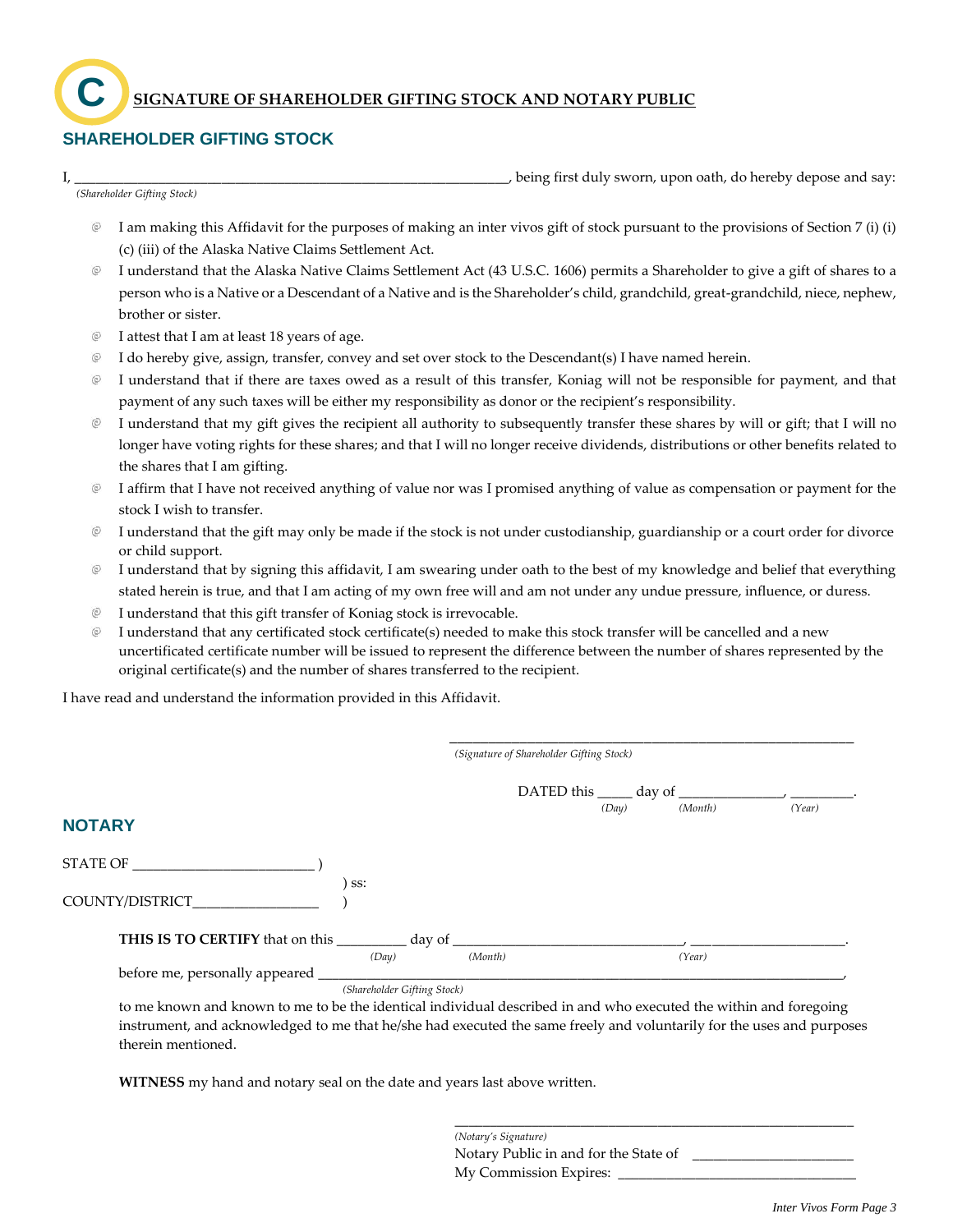

Submit a *Gift of Stock* form by completing the following:

#### **A Information Regarding Shareholder**

- $\Box$  Print your full name.
- Enter your Shareholder ID, social security number (SSN), date of birth and current contact information.
- $\Box$  Enter the total number of shares next to the class of stock (Class "A", "B" or "C") that you currently own.
- $\Box$  Enter the total number of shares next to the class of stock (Class "A", "B" or "C") that you wish to gift.

#### **B Information Regarding Recipient(s)**

- $\Box$  Print the full name of the person to receive the gift of shares.
	- o The recipient must be Alaska Native or a Descendant of an Alaska Native. Alaska Native Descendant is defined as a lineal Descendant of a Native (i.e., child, grandchild, great grandchild, etc.) or an adoptee of a Native or of a Descendant of a Native whose adoption occurred prior to his or her age of majority.
- $\square$  Enter the date of birth and current contact information.
- $\Box$  Indicate if recipient is a minor (under 18 years of age).
	- $\circ$  If recipient is a minor, then print the name of the Custodian for the minor(s) or Guardian for the behavioral/emotionally disabled adult(s).
- $\Box$  Mark the relationship you have with the recipient.
	- o The recipient must be your child, grandchild, great grandchild, niece, nephew, brother or sister.
- $\Box$  Enter the number of shares next to the class of stock (Class "A", "B" or "C") that you wish to gift to that recipient.
	- o Use whole shares only. Shares cannot be broken down to less than 1 share and fractional shares will not be further divided.

#### **C Affidavit: Shareholder Gifting Stock and Notary**

- $\Box$  Read, sign and date (in presence of a Notary).
- Have the *Gifting of Stock* **form** notarized by a Notary Official.

#### **Additional Requirements:**

- ONLY IF you are giving stock to your niece, nephew, brother or sister, submit **a** *copy of your (certified) Birth Certificate.*
- $\Box$  Each recipient must provide the following:
	- o *Acceptance Form for Gift of Settlement Common Stock* (dated and signed in the presence of a notary),
	- o *Shareholder Record Information Form*, and
	- o *Copy of (certified) Birth Certificate(s)* to show proof of descendancy from the Shareholder gifting the stock.

#### **DELIVER OR MAIL FORM**

Shareholder Records 3800 Centerpoint Drive, Ste 502 Anchorage, AK 99503

- **P**: 907-561-2668 or toll free: 800-658-3818
- **F**: 907-562-5258
- **E**: shareholderrecords@koniag.com

Shareholder Records 194 Alimaq Drive Kodiak, AK 99615 **P**: 907-486-2530 or toll free: 800-658-3818 **F**: 907-486-3325 **E**: shareholderrecords@koniag.com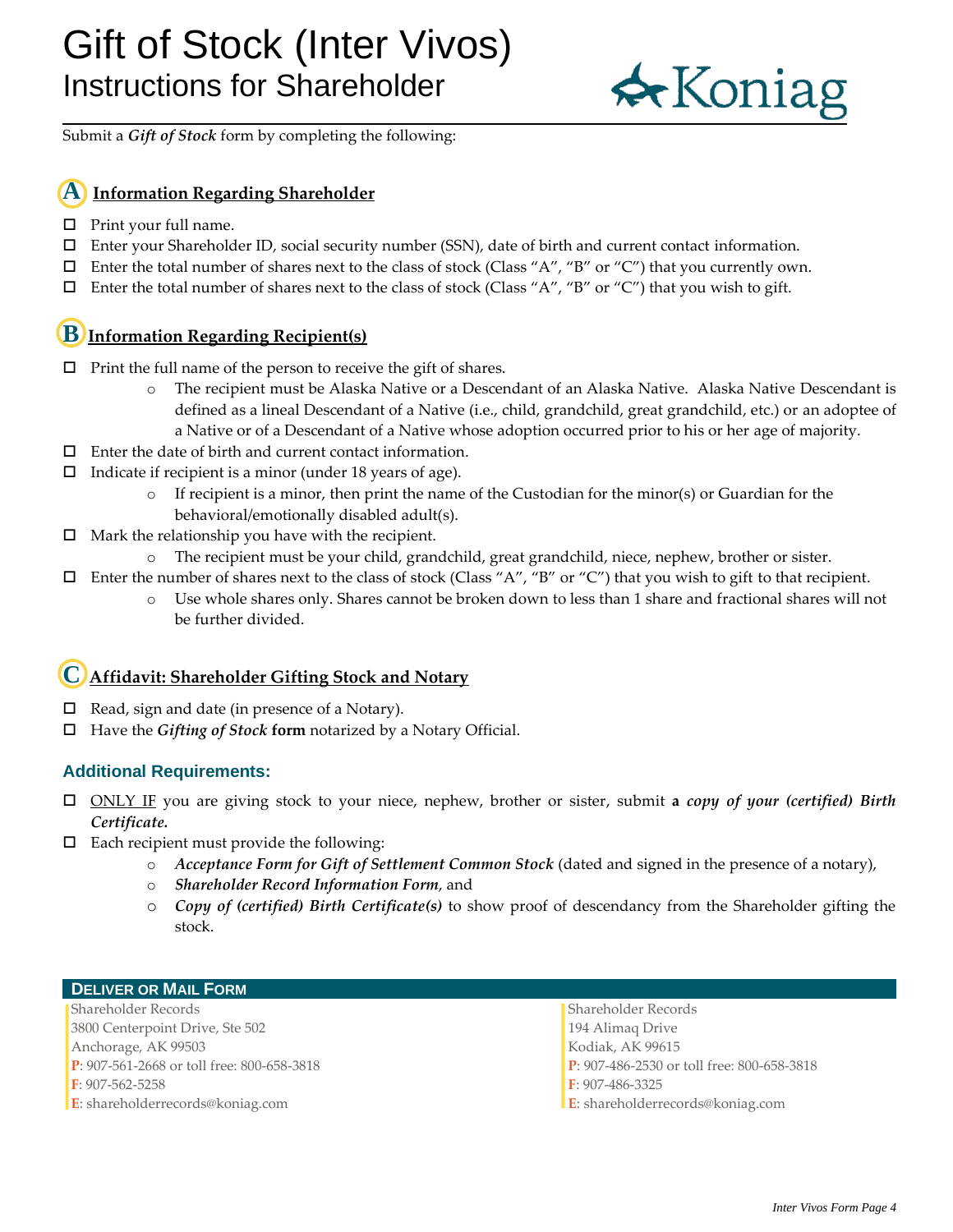# Inter Vivos Application

# $\bigstar$ Koniag

For Recipient (Gift of Settlement Common Stock)

#### **ACCEPTANCE OF GIFT OF SETTLEMENT COMMON STOCK**

#### **RECIPIENT RECEIVING STOCK**

I, \_\_\_\_\_\_\_\_\_\_\_\_\_\_\_\_\_\_\_\_\_\_\_\_\_\_\_\_\_\_\_\_\_\_\_\_\_\_\_\_\_\_\_\_\_\_\_\_, being first duly sworn, upon oath, do hereby depose and say:  *( Name of Recipient, or Custodian if a minor)*

© I am a: (Check One) ● RECIPIENT ● CUSTODIAN of minor child:

*(Full name of child)*

- and I accept the gift of Koniag shares, including all the rights and responsibilities of being a Shareholder of Koniag.
- $^{\copyright}$ I certify that I am (or, if I am the Custodian, the minor child Recipient is) a Descendant of a Native that is the child, grandchild, great-grandchild, niece, nephew, brother or sister of the Shareholder who is gifting Koniag stock to me.
- I have not (and, if I am the Custodian, neither I nor the minor child Recipient has) given or promised any consideration or  $\copyright$ anything of value in exchange for the making of this gift.
- If I am the Custodian, I consent to my appointment as Custodian for the minor Child Recipient, without compensation, and  $^\copyright$ agree that I will not use any money or other benefit received by me on behalf of the Recipient for my own benefit, except as reimbursement for reasonable expenses actually incurred for the support, maintenance, education and benefit of the Recipient. I understand that in dealing with the custodial property, I must observe the standard of care that would be observed by a prudent person dealing with property of another, that custodial property must be kept separate and distinct from all other property in a manner sufficient to identify it clearly as custodial property of the minor, and that a custodian may not receive compensation except upon approval by the superior court for unusual and extraordinary services. I will comply with all provisions of the Alaska Uniform Transfers to Minors Act, AS 13.46. *et seq.*
- I understand that this gift transfer of Koniag stock is irrevocable and once transferred to me, I (or if I am the Custodian, the Recipient) will become a Koniag Shareholder, and acquire all the rights and responsibilities which result from being a Shareholder.

I have read and understand the information provided in this Affidavit.

| I hereby acknowledge receipt of     |                                                                    |  |                                              |       |                                                                   |                                                                   |  |
|-------------------------------------|--------------------------------------------------------------------|--|----------------------------------------------|-------|-------------------------------------------------------------------|-------------------------------------------------------------------|--|
| I hereby acknowledge receipt of     |                                                                    |  |                                              |       | _______________________ shares of Koniag Class B stock as a gift. |                                                                   |  |
| I hereby acknowledge receipt of     | ________________________ shares of Koniag Class C stock as a gift. |  |                                              |       |                                                                   |                                                                   |  |
|                                     |                                                                    |  |                                              |       |                                                                   |                                                                   |  |
| (Shareholder Gifting Stock)         |                                                                    |  |                                              |       |                                                                   |                                                                   |  |
|                                     |                                                                    |  |                                              |       |                                                                   | (Signature of Recipient Receiving Stock, or Custodian if a minor) |  |
|                                     |                                                                    |  |                                              | (Day) | (Month)                                                           | (Year)                                                            |  |
| STATE OF __________________________ |                                                                    |  |                                              |       |                                                                   |                                                                   |  |
| COUNTY/DISTRICT                     | SS:                                                                |  |                                              |       |                                                                   |                                                                   |  |
|                                     | (Day)                                                              |  | (Month)                                      |       |                                                                   | (Year)                                                            |  |
|                                     |                                                                    |  |                                              |       |                                                                   |                                                                   |  |
|                                     |                                                                    |  | (Name of Recipient, or Custodian if a minor) |       |                                                                   |                                                                   |  |

to me known and known to me to be the identical individual described in and who executed the within and foregoing instrument and acknowledged to me that he/she had executed the same freely and voluntarily for the uses and purposes therein mentioned.

**WITNESS** my hand and notary seal on the date and years last above written.

\_\_\_\_\_\_\_\_\_\_\_\_\_\_\_\_\_\_\_\_\_\_\_\_\_\_\_\_\_\_\_\_\_\_\_\_\_\_\_\_\_\_\_\_\_\_\_\_\_\_\_\_\_\_\_\_\_ *(Notary's Signature)* Notary Public in and for the State of \_\_\_\_\_\_\_\_\_\_\_\_\_\_\_\_\_\_\_\_\_\_\_ My Commission Expires: \_\_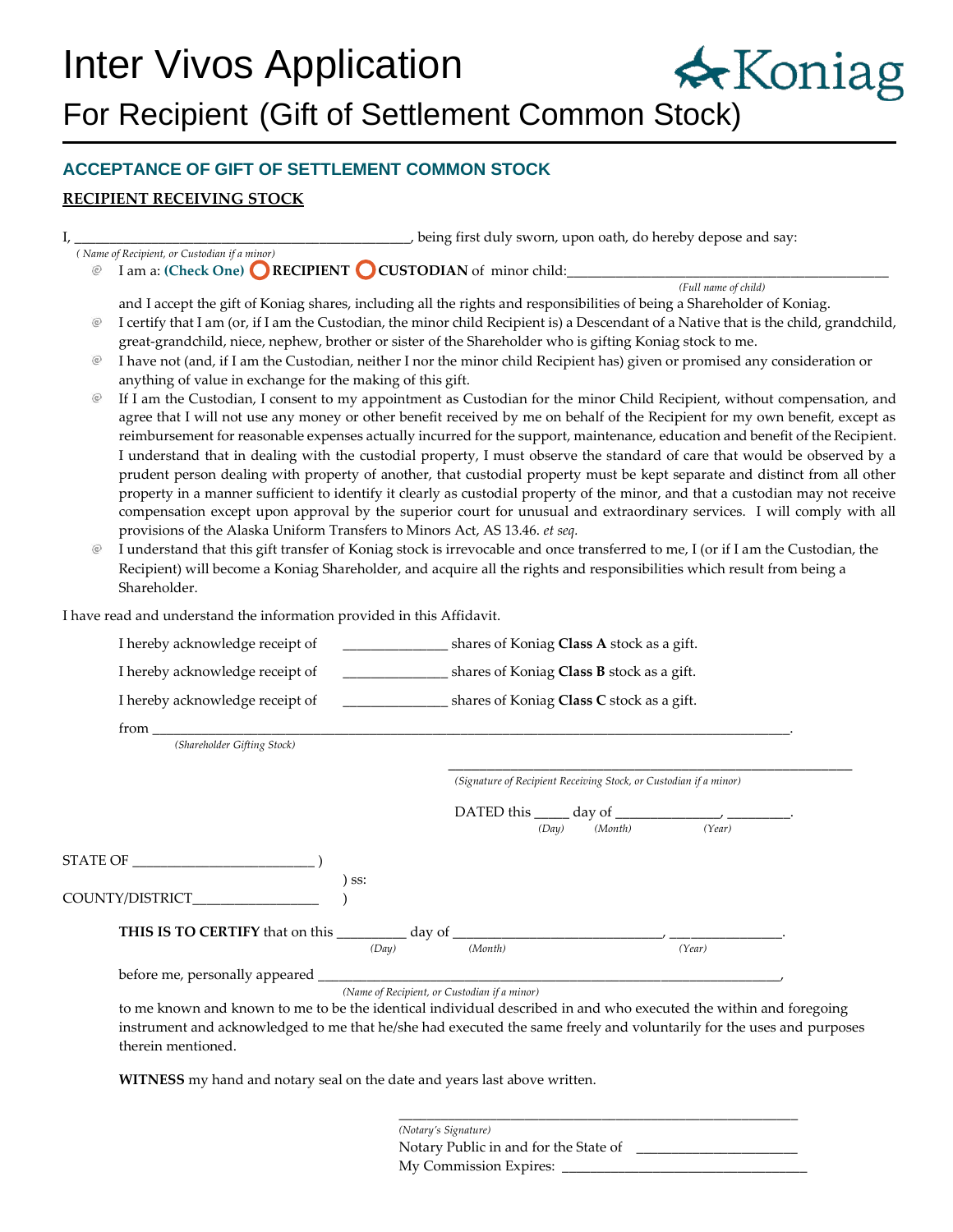#### **SHAREHOLDER RECORD INFORMATION FORM**



RE: Accepting Gift of Settlement Common Stock

| The following information is needed to complete your Koniag Shareholder Record. Please complete and return |  |
|------------------------------------------------------------------------------------------------------------|--|
| at your earliest convenience.                                                                              |  |

|                                                    |                                                    | Date of Birth: ________________ |
|----------------------------------------------------|----------------------------------------------------|---------------------------------|
| Current Koniag Shareholder? O Yes O No             | <b>O</b> Male <b>O</b> Female                      |                                 |
|                                                    |                                                    |                                 |
|                                                    |                                                    |                                 |
| Copy of (certified) Birth Certificate(s) attached? | Head of Household? $\bigcirc$ Yes<br>Yes $\bigcap$ | ONo                             |

**INFORMATION FOR CUSTODIAN** (Complete only if Recipient is under 18 years of age.)

| Current Koniag Shareholder? O Yes O No                                                                                                                                                                                                                          |  |
|-----------------------------------------------------------------------------------------------------------------------------------------------------------------------------------------------------------------------------------------------------------------|--|
|                                                                                                                                                                                                                                                                 |  |
|                                                                                                                                                                                                                                                                 |  |
| Relationship to Recipient: Legal Guardian ____ Parent ____ Adult Member of Recipient's Family<br>Consent to Appointment attached? CYes<br><u> 1989 - Andrea Santa Alemania, amerikana amerikana amerikana amerikana amerikana amerikana amerikana amerikana</u> |  |
| Would you like to receive?<br>Automated Phone Message: □ Yes □ No<br>Text Message: $\square$ Yes $\square$ No                                                                                                                                                   |  |
| <b>O</b> RECIPIENT<br>CUSTODIAN (of a minor child)<br>I am a: (Check One)<br>of a gift of Koniag Settlement Common Stock.                                                                                                                                       |  |
| I certify that I: (check all that apply)                                                                                                                                                                                                                        |  |
| Am not subject to withholding                                                                                                                                                                                                                                   |  |
| Am subject to withholding with: O IRS O Child Support Services O Other:                                                                                                                                                                                         |  |
|                                                                                                                                                                                                                                                                 |  |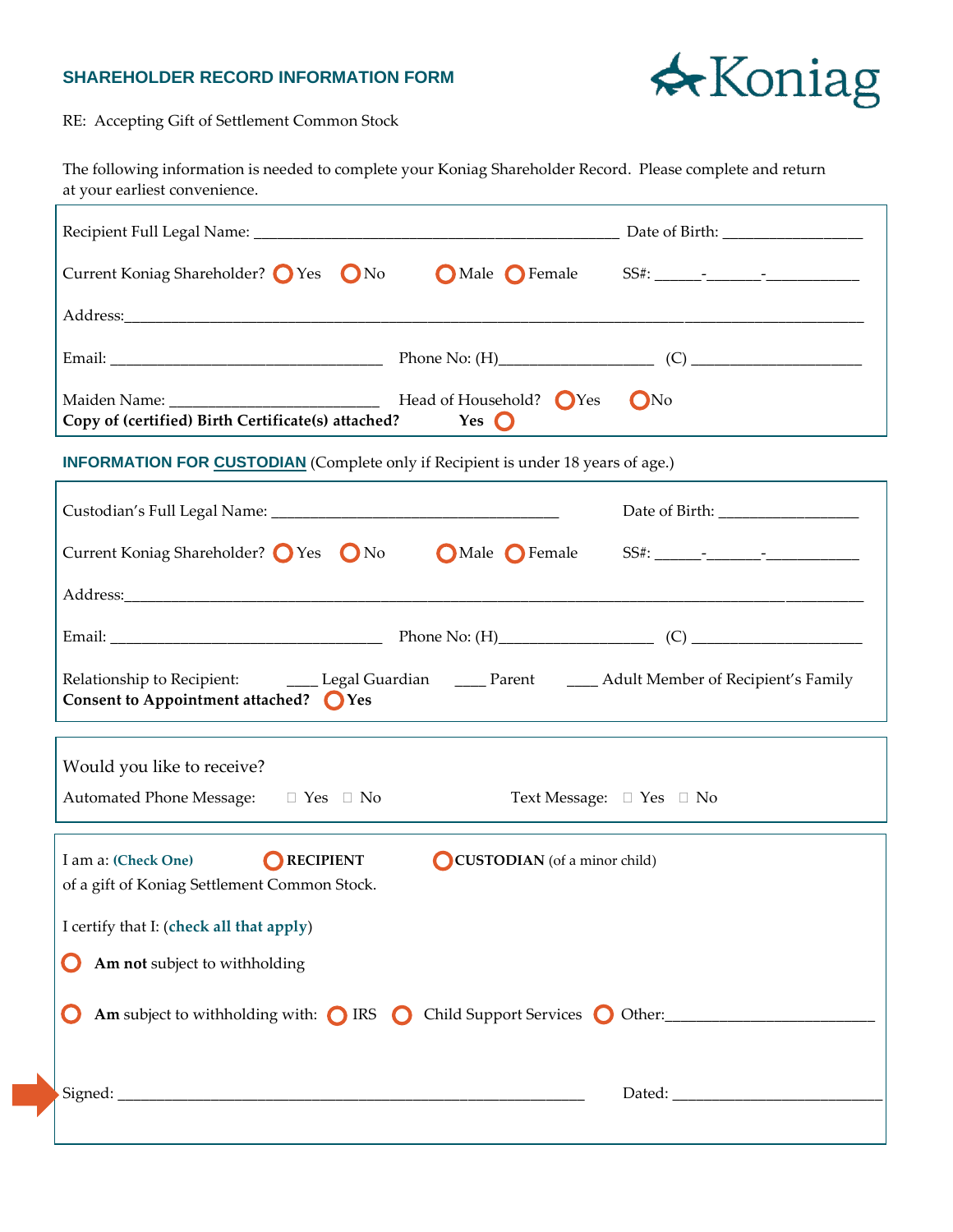# Gift of Stock (Inter Vivos) Instructions for Recipient



#### **Acceptance of Gift of Settlement Common Stock**

- $\Box$  Print your full name.
- Indicate whether you are the *Recipient* or the *Custodian*.
- $\Box$  Indicate the number of shares and class of stock that you agree to receive.
- $\Box$  Read, sign and date (in presence of a Notary).
- $\Box$  If recipient is a minor, then provide Custodian's or Guardian's information.

#### **Shareholder Record Information Form**

- $\Box$  Print your full name.
- Indicate whether you are the *Recipient* or the *Custodian*.
	- o If Custodian, enter name of minor receiving the shares.
- $\Box$  Provide social security number.
- $\Box$  Indicate whether you are/are not subject to backup withholding with a check mark.
- $\Box$  Read, sign and date.

#### **Additional Document Requirements:**

*Copy of certified birth certificate(s)* to show proof of descendancy from a voting Shareholder.

 *Copy of legal document* authorizing the change of name (marriage certificate, divorce decree, etc.), if current name is different from is the name on any of the birth certificate(s) submitted.

- $\Box$  Each recipient of Koniag stock must provide the following:
	- o *Acceptance: Gift of Settlement Common Stock* (date and sign in the presence of a notary),
	- o *Shareholder Record Information Form*,
	- o *Copy of (certified) Birth Certificate(s), and*
	- o *ONLY if under the age of 18, Consent to Appoint Custodian form.*

#### **DELIVER OR MAIL FORM**

Shareholder Records 3800 Centerpoint Drive, Ste 502 Anchorage, AK 99503 **P**: 907-561-2668 or toll free: 800-658-3818 **F**: 907-562-5258 **E**: shareholderrecords@koniag.com

Shareholder Records 194 Alimaq Drive Kodiak, AK 99615 **P**: 907-486-2530 or toll free: 800-658-3818 **F**: 907-486-3325 **E**: shareholderrecords@koniag.com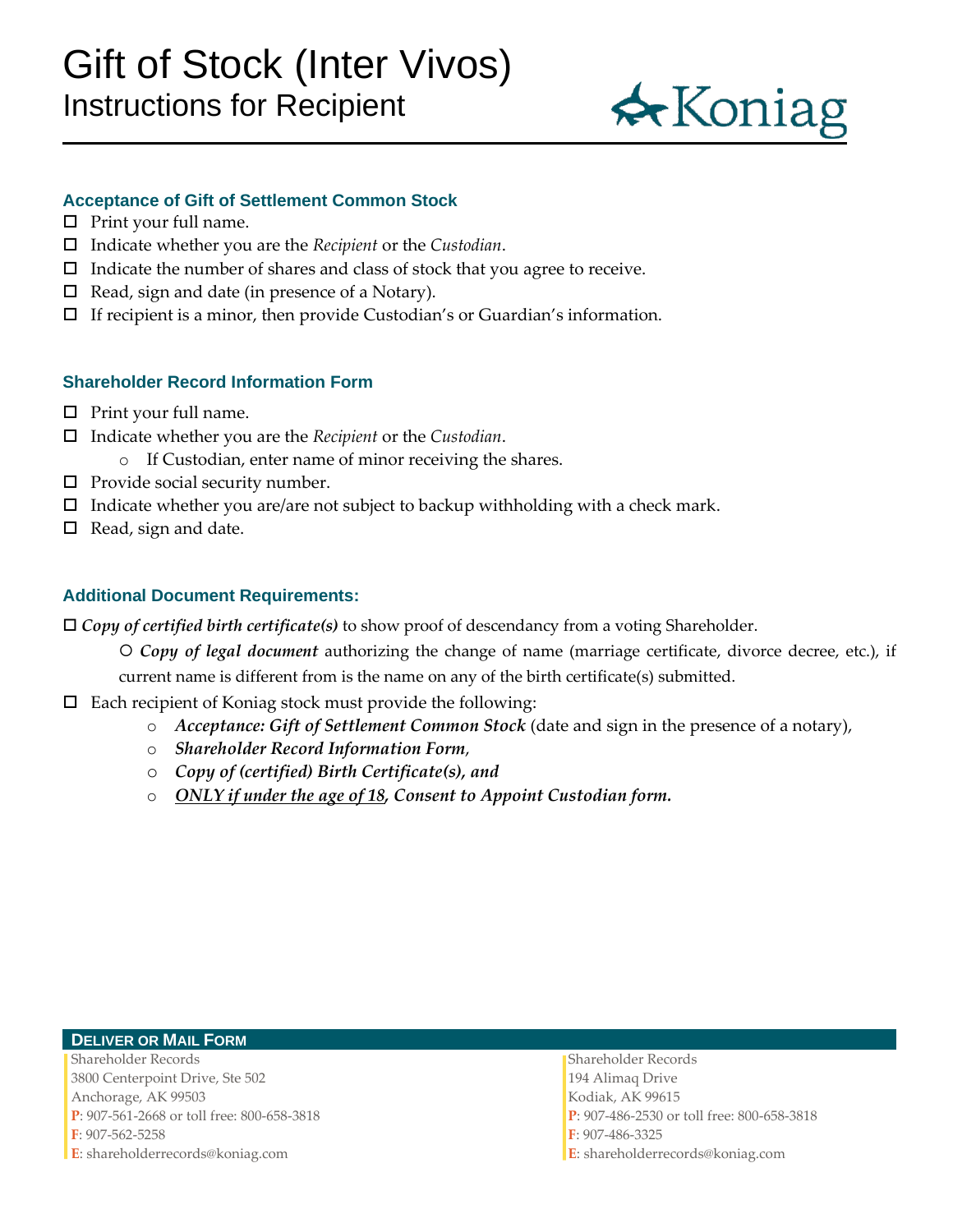## APPOINTMENT OF CUSTODIAN FOR MINOR SHAREHOLDERS INFORMATION SHEET



Under Alaska law, children under 18 years of age who receive stock in a Native Corporation must have their stock held by a custodian. The person giving the stock may designate the custodian if they desire. Otherwise, the custodian will be determined according to the following priority established by Alaska law:

- 1. The legal guardian of the child, if any;
- 2. A parent of the child, as selected by the parents;
- 3. An adult member of the child's family, which includes parents, grandparents, brothers, sisters, uncles and aunts, whether of whole or half blood or through adoption, and may also include members of the family with whom the child has customarily resided.

The Koniag stock shall be issued in the name of the designated custodian, referencing "as custodian for the minor child." Voting status will apply if the child is a Native or Descendant of a Native. The custodian does retain the right to vote the stock. If the minor child is non-Native the stock will not retain voting status.

The custodian receives dividends and other distributions on behalf of the child. The duties of the custodian are detailed within the statute (attached to this page). Per Alaska Statute the custodian is allowed to spend as much of the dividends and distributions, if any, as the custodian considers necessary for the support, maintenance, education and benefit of the child. The remainder is to be held separately on behalf of the child. All money, if it is to be invested, must be placed in a separate account with a broker or an insured financial institution in the name of the custodian followed by the words "as custodian for [child's name] under the Alaska Uniform Transfer to Minors Act." The custodian must keep a record of all transactions regarding custodial property. If the custodian is a person other than a parent or legal representative of the child, the records must be made available at reasonable intervals to the parents or legal representative, or, if the minor is over 14 years of age, to the minor.

The custodian is entitled to reimbursement from the custodial property for expenses but is not entitled to any compensation unless specifically ordered by the court.

The custodianship will terminate when the minor child reaches age 18. At termination, the dividends, distributions and other property must be turned over to the child.

The custodian must complete, sign and file with Koniag a *Consent to Appointment as Custodian for ANCSA Stock* for each minor.

If you have any questions regarding custodianship, please contact Shareholder Services at 1-800-658-3818 or email shareholderrecords@koniag.com.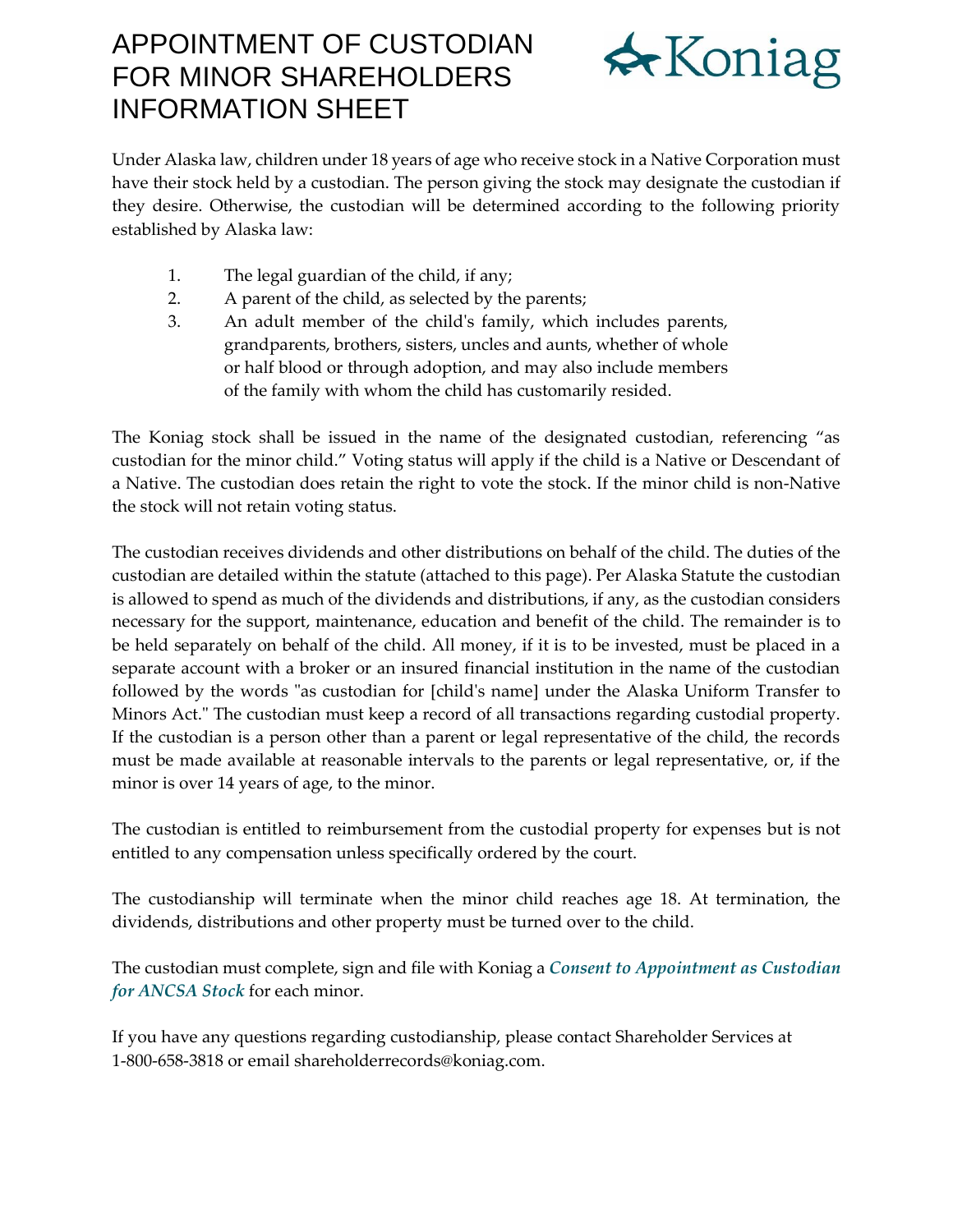## **Alaska Uniform Transfers to Minors Act**

**(Excerpts from Alaska Statutes)**

#### **Sec. 13.46.085. Native corporations; custodians.**

(a) The stock or membership in a corporation organized under the law of this state under 43 U.S.C. 1601 et seq. (Alaska Native Claims Settlement Act) that a minor is entitled to receive under that Act shall be held by a custodian.

(b) A person making a transfer of stock, whether by gift, devise, or other method, may nominate a custodian. In the absence of a nomination, the custodian shall be determined under the order of priority set out below. The appointment becomes effective upon the corporation's receipt of the custodian's written consent to the appointment. The order of priority is:

- (1) the legal guardian, if any, of the minor;
- (2) a parent, if any, of the minor, as selected by the parents;
- (3) an adult member of the minor's family; in this paragraph, "member of the minor's family" has the meaning given in AS 13.46.990, and also includes members of a family with whom the minor has customarily lived.

(c) For good cause, a district court or the superior court may vary the order of priority set out in (b) of this section or appoint another suitable person as custodian.

(d) The custodianship is governed by this chapter, as modified by the following:

- (1) [Repealed, § 12 ch. 60 SLA 1992.]
- (2) under AS 13.46.150, a third person is responsible for determining whether stock is inalienable under the Act;
- (3) the custodian shall give an appropriate receipt for property received for the minor;
- (4) the custodian may not alienate inalienable property except within the limits provided by law;
- (5) the form of registration or title shall be "as custodian for \_\_\_\_\_\_\_\_\_\_ (name of minor) under the Alaska Native Claims Settlement Act";
- (6) a custodian may not receive compensation except, upon application to and approval by the superior court, for unusual and extraordinary services;

(7) custodial property includes securities, money, and other real and personal property under supervision as a consequence of the Act.

(e) Notwithstanding AS 13.46.190, the stock shall be transferred to the minor when the minor reaches 18 years of age, or to the minor's heirs if the minor dies before reaching 18 years of age.

(f) In this section,

- (1) "Act" means 43 U.S.C. 1601 et seq. (Alaska Native Claims Settlement Act);
- (2) "minor" means an individual who is less than 18 years of age;
- (3) "stock" means the stock or membership in a corporation that is organized under the law of this state under the Act and that a minor is entitled to receive under the Act, whether by gift, devise, or other method; "stock" includes inchoate rights to stock.

#### **Sec. 13.46.110. Care of custodial property.**

(a) A custodian shall

- (1) take control of custodial property;
- (2) register or record title to custodial property if appropriate; and
- (3) collect, hold, manage, invest, and reinvest custodial property.

(b) In dealing with custodial property, a custodian shall observe the standard of care that would be observed by a prudent person dealing with property of another and is not limited by any other statute, except AS 13.90.010, restricting investments by fiduciaries. If a custodian has a special skill or expertise or is named custodian on the basis of representations of a special skill or expertise, the custodian shall use that skill or expertise. However, a custodian, in the custodian's discretion and without liability to the minor or the minor's estate, may retain custodial property received from a transferor.

(c) A custodian may invest in or pay premiums on life insurance or endowment policies on

- (1) the life of the minor only if the minor or the minor's estate is the sole beneficiary; or
- (2) the life of another person in whom the minor has an insurable interest only to the extent that the minor, the minor's estate, or the custodian in the capacity of custodian, is the irrevocable beneficiary.

(d) A custodian at all times shall keep custodial property separate and distinct from all other property in a manner sufficient to identify it clearly as custodial property of the minor. Custodial property consisting of an undivided interest is so identified if the minor's interest is held as a tenant in common and is fixed. Custodial property subject to recordation is so identified if it is recorded, and custodial property subject to registration is so identified if it is either registered, or held in an account designated, in the name of the custodian, followed in substance by the words: "as a custodian for \_\_\_\_\_\_\_\_\_\_ (name of minor) under the Alaska Uniform Transfers to Minors Act."

(e) A custodian shall keep records of all transactions with respect to custodial property, including information necessary for the preparation of the minor's tax returns, and shall make them available for inspection at reasonable intervals by a parent or legal representative of the minor or by the minor if the minor has attained the age of 14 years.